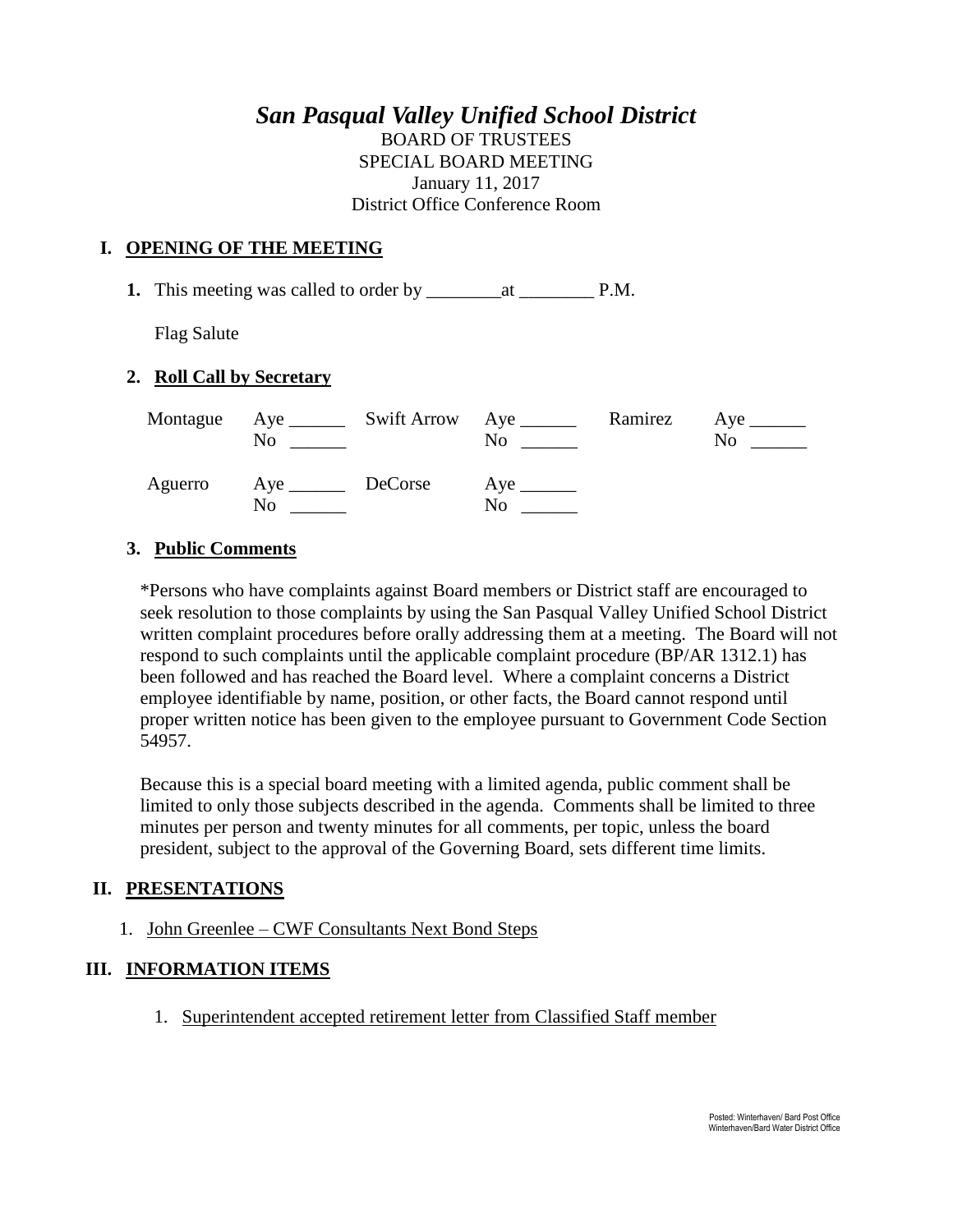# **IV. NEW BUSINESS**

| Series A          |           |                                                                                  |                              | of San Pasqual Valley Unified School District General Obligation Bonds, 2016 Election, |
|-------------------|-----------|----------------------------------------------------------------------------------|------------------------------|----------------------------------------------------------------------------------------|
|                   |           |                                                                                  |                              |                                                                                        |
|                   | $No \ \_$ | Montague Aye ________ Swift Arrow Aye _________ Ramirez Aye _______              |                              |                                                                                        |
|                   |           | Aguerro Aye DeCorse Aye ________<br>$\text{No}$ $\text{No}$ $\text{No}$          |                              |                                                                                        |
| V. CLOSED SESSION |           |                                                                                  |                              | Time: P.M.                                                                             |
|                   |           |                                                                                  |                              |                                                                                        |
|                   | $No \ \_$ | Montague Aye ________ Swift Arrow Aye ________ Ramirez Aye _______               |                              | $No \ \_$                                                                              |
|                   | $No \_$   | Aguerro Aye DeCorse Aye _______                                                  |                              |                                                                                        |
|                   |           | 1. PERSONNEL MATTERS – Pursuant to Government Code 54957                         |                              |                                                                                        |
| VI. RECONVENE     |           |                                                                                  | Time: $\_\_\_\_\_\_\_\$ P.M. |                                                                                        |
|                   |           |                                                                                  |                              |                                                                                        |
|                   |           | Montague Aye ________ Swift Arrow Aye ________ Ramirez Aye _______<br>$No \t No$ |                              | $No \ \_$                                                                              |
|                   |           | Aye DeCorse Aye                                                                  | $No \t$                      |                                                                                        |
| Aguerro           | $No \_$   |                                                                                  |                              |                                                                                        |

\_\_\_\_\_\_\_\_\_\_\_\_\_\_\_\_\_\_\_\_\_\_\_\_\_\_\_\_\_\_\_\_\_\_\_\_\_\_\_\_\_\_\_\_\_\_\_\_\_\_\_\_\_\_\_\_\_\_\_\_\_\_\_\_\_\_\_\_\_\_\_\_\_\_\_\_ \_\_\_\_\_\_\_\_\_\_\_\_\_\_\_\_\_\_\_\_\_\_\_\_\_\_\_\_\_\_\_\_\_\_\_\_\_\_\_\_\_\_\_\_\_\_\_\_\_\_\_\_\_\_\_\_\_\_\_\_\_\_\_\_\_\_\_\_\_\_\_\_\_\_\_\_